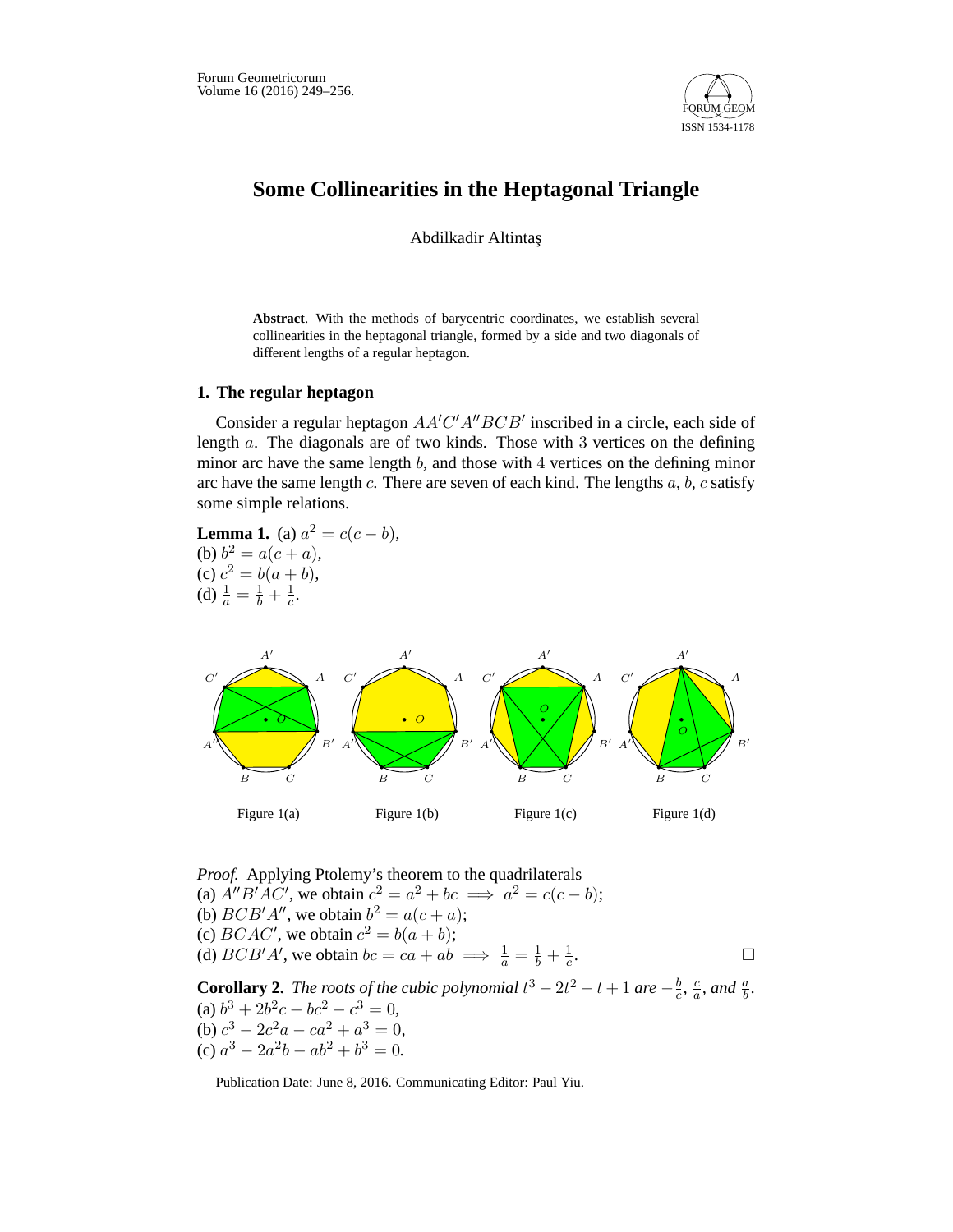## **2. The heptagonal triangle**

Consider the triangle *ABC* imbedded in the regular heptagon *AA<sup>'</sup>C'A*"*BCB'*. We call this the heptagonal triangle. It has angles  $A = \frac{\pi}{7}$ ,  $B = \frac{2\pi}{7}$ ,  $C = \frac{4\pi}{7}$ , and sidelengths  $BC = a$ ,  $CA = b$ ,  $AB = c$  satisfying the relations given in Lemma 1. Basic properties of the heptagonal triangle can be found in [1]. We establish several collinearity relations in the triangle *ABC* by the method of barycentric coordinates. A basic reference is [2]. The paper [3] contains results on the heptagonal triangle obtained by complex number coordinates.

In the heptagonal triangle *ABC*, let

(i) *AX*, *BY* , *CZ* be the angle bisectors, concurrent at the incenter *I*,

(ii) *AD*, *BE*, *CF* be the medians, concurrent at the centroid *G*, and

(iii)  $AD'$ ,  $BE'$ ,  $CF'$  be symmedians, concurrent at the symmedian point  $K$ .

In homogeneous barycentric coordinates with reference to the heptagonal triangle *ABC*,

| $X = (0:b:c),$ | $Y = (a:0:c),$                                                                               | $Z = (a:b:0),$ | $I = (a:b:c);$ |
|----------------|----------------------------------------------------------------------------------------------|----------------|----------------|
|                | $D = (0:1:1)$ $E = (1:0:1),$ $F = (1:1:0),$ $G = (1:1:1);$                                   |                |                |
|                | $D' = (0:b^2:c^2), \quad E' = (a^2:0:c^2), \quad F' = (a^2:b^2:0), \quad K = (a^2:b^2:c^2).$ |                |                |

**Proposition 3.** (a) *Y , Z, G are collinear.*

(b)  $E'$ ,  $F'$ ,  $I$  are collinear.

 $(c)$  *G*, *I*, *D'* are collinear.

(d) *E, X, K are collinear.*



Figure 2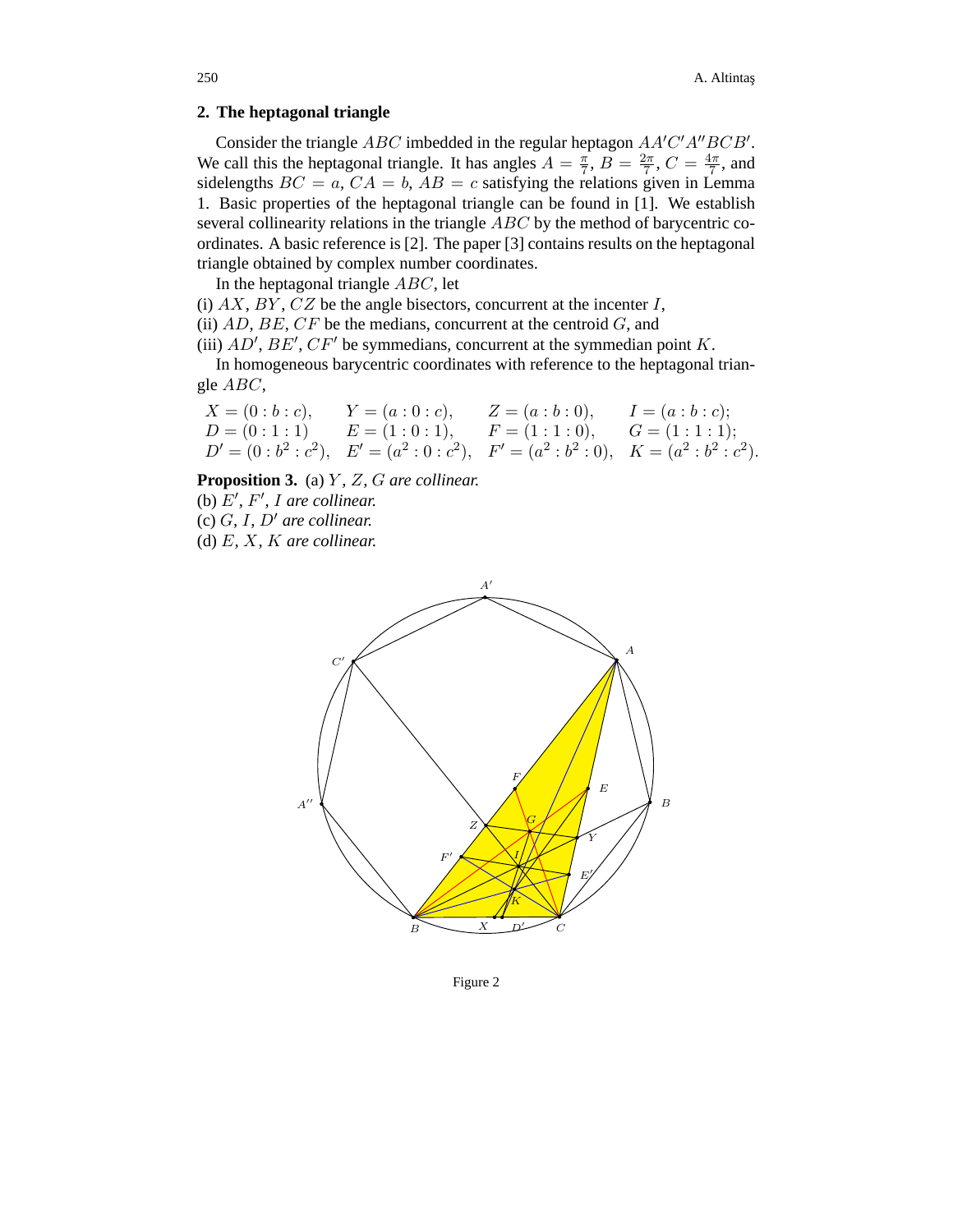*Proof.* (a) The equation of the line *Y Z* is

$$
0 = \begin{vmatrix} x & y & z \\ a & 0 & c \\ a & b & 0 \end{vmatrix} = -bcx + cay + abz = abc\left(-\frac{x}{a} + \frac{y}{b} + \frac{z}{c}\right).
$$

This is clearly satisfied if  $(x : y : z) = (1 : 1 : 1)$  by Lemma 1(d). Therefore, the line *Y Z* contains the centroid *G* of triangle *ABC*.

(b) The equation of the line  $E'F'$  is

$$
0 = \begin{vmatrix} x & y & z \\ a^2 & 0 & c^2 \\ a^2 & b^2 & 0 \end{vmatrix} = -b^2c^2x + c^2a^2y + a^2b^2z = a^2b^2c^2\left(-\frac{x}{a^2} + \frac{y}{b^2} + \frac{z}{c^2}\right).
$$

By Lemma 1 (d) again, this is clearly satisfied if  $(x : y : z) = (a : b : c)$ . Therefore, the line  $E'F'$  contains the incenter *I* of triangle  $ABC$ .

(c) The equation of the line *GI* is

$$
0 = \begin{vmatrix} x & y & z \\ 1 & 1 & 1 \\ a & b & c \end{vmatrix} = (b - c)x + (c - a)y + (a - b)z.
$$

With  $(x, y, z) = (0, b^2, c^2)$ , we have  $(c-a)b^2 + (a-b)c^2 = (b-c)(bc-ca-ab) = 0$ by Lemma 1 (d). Therefore, *G*, *I*, *D'* are collinear.

(d) The equation of the line *EX* is

$$
0 = \begin{vmatrix} x & y & z \\ 0 & b & c \\ 1 & 0 & 1 \end{vmatrix} = bx + cy - bz.
$$

With  $(x, y, z) = (a^2, b^2, c^2)$ , we have

$$
bx + cy - bz = a2b + b2c - bc2 = b(a2 - c(c - b)) = 0
$$

by Lemma 1(a). Therefore,  $E, X, K$  are collinear.  $\square$ 

**Proposition 4.** (a) *O, Z, D are collinear.*

(b) *O, F, Y are collinear.* (c) *Let the median BE intersect the bisector CZ at T.*  $(i)$  *The points*  $F'$ ,  $T$ ,  $Y$  *are collinear* (ii) *The points O, T, K are collinear.*

*Proof.* (a) Since  $\angle ZCB = \angle ZBC = \frac{2\pi}{7}$ ,  $ZB = ZC$ . Clearly,  $OB = OC$ . Therefore, the line *OZ* is the perpendicular bisector of *BC*, and passes through its midpoint *D* (see Figure 3).

(b) The equation of the line *F Y* is

$$
0 = \begin{vmatrix} x & y & z \\ 1 & 1 & 0 \\ a & 0 & c \end{vmatrix} = -cx + cy + az.
$$
  
With  $(x, y, z) = (a^2(b^2 + c^2 - a^2), b^2(C^2 + a^2 - b^2), c^2(a^2 + b^2 - c^2))$ , we have  

$$
-cx + cy + az = c(a^2 + b^2 - c^2)(a(c + a) - b^2) = 0
$$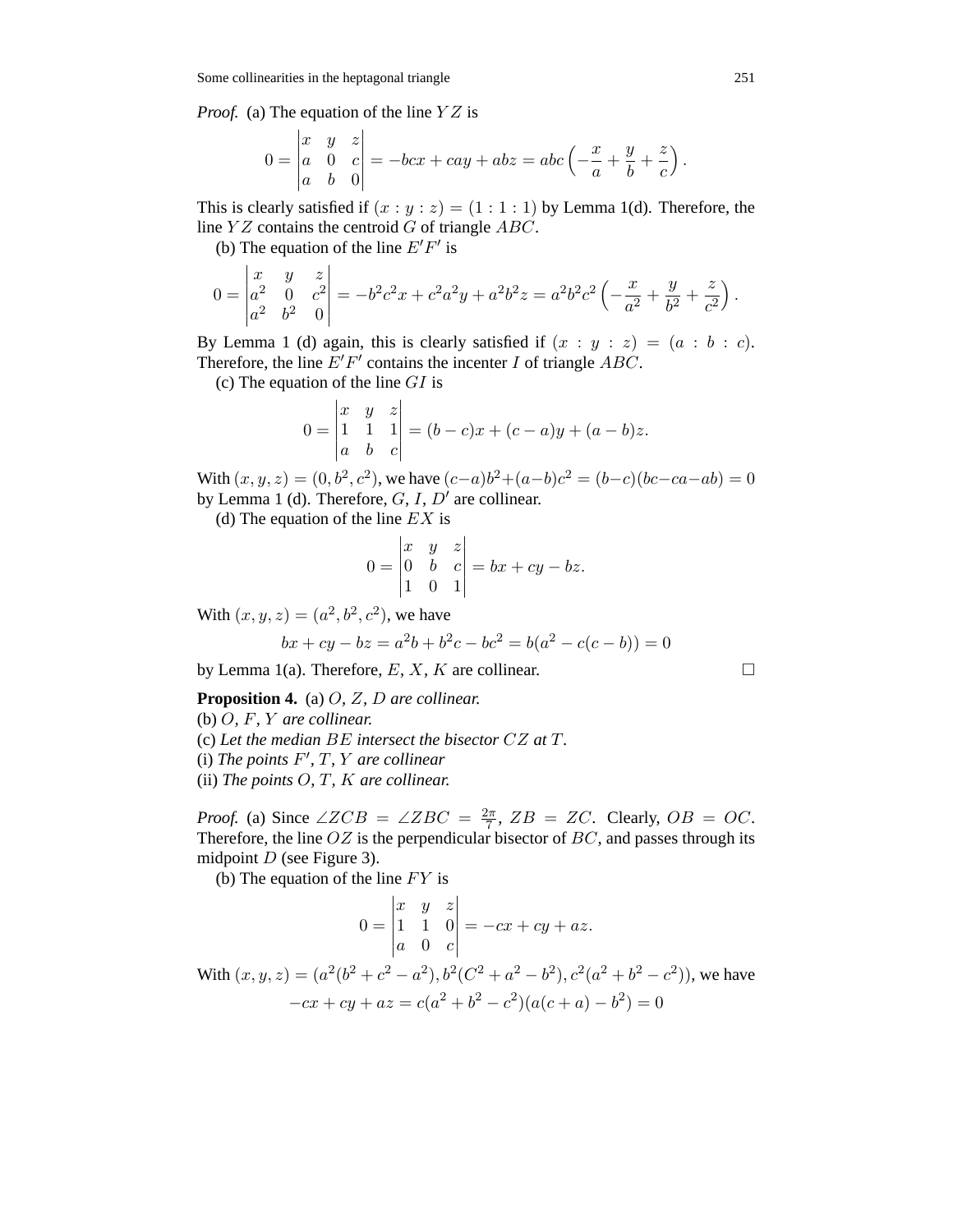



by Lemma 1 (b). Therefore, the points *O*, *F*, *Y* are collinear.

(c) The intersection of the median *BE* and the bisector *CZ* is  $T = (a : b : a)$ . (i) The equation of  $YF'$  is

$$
0 = \begin{vmatrix} x & y & z \\ a & 0 & c \\ a^2 & b^2 & 0 \end{vmatrix} = -b^2cx + a^2cy + ab^2z.
$$

With the coordinates of *T*, we have

$$
-b2ca + a2cb + ab2a = ab(-bc + ca + ab) = 0
$$

by Lemma 1 (a). Therefore,  $Y, T, F'$  are collinear.

(ii) The equation of the Brocard axis *OK* is

$$
\frac{b^2 - c^2}{a^2}x + \frac{c^2 - a^2}{b^2}y + \frac{a^2 - b^2}{c^2}z = 0,
$$

(see [2, p. 111]). With  $(x, y, z) = (a, b, a)$ , the left hand side becomes  $b^2 - c^2$  $\frac{c^2}{a} + \frac{c^2 - a^2}{b}$  $\frac{a}{b}$  +  $\frac{a(a^2 - b^2)}{c^2} = \frac{-ab}{a} + \frac{bc}{b} + \frac{a \cdot (-ca)}{c^2} = \frac{c(c - b) - a^2}{c} = 0$ 

by Lemma 1. Therefore, the points  $O, T, K$  are collinear.  $\Box$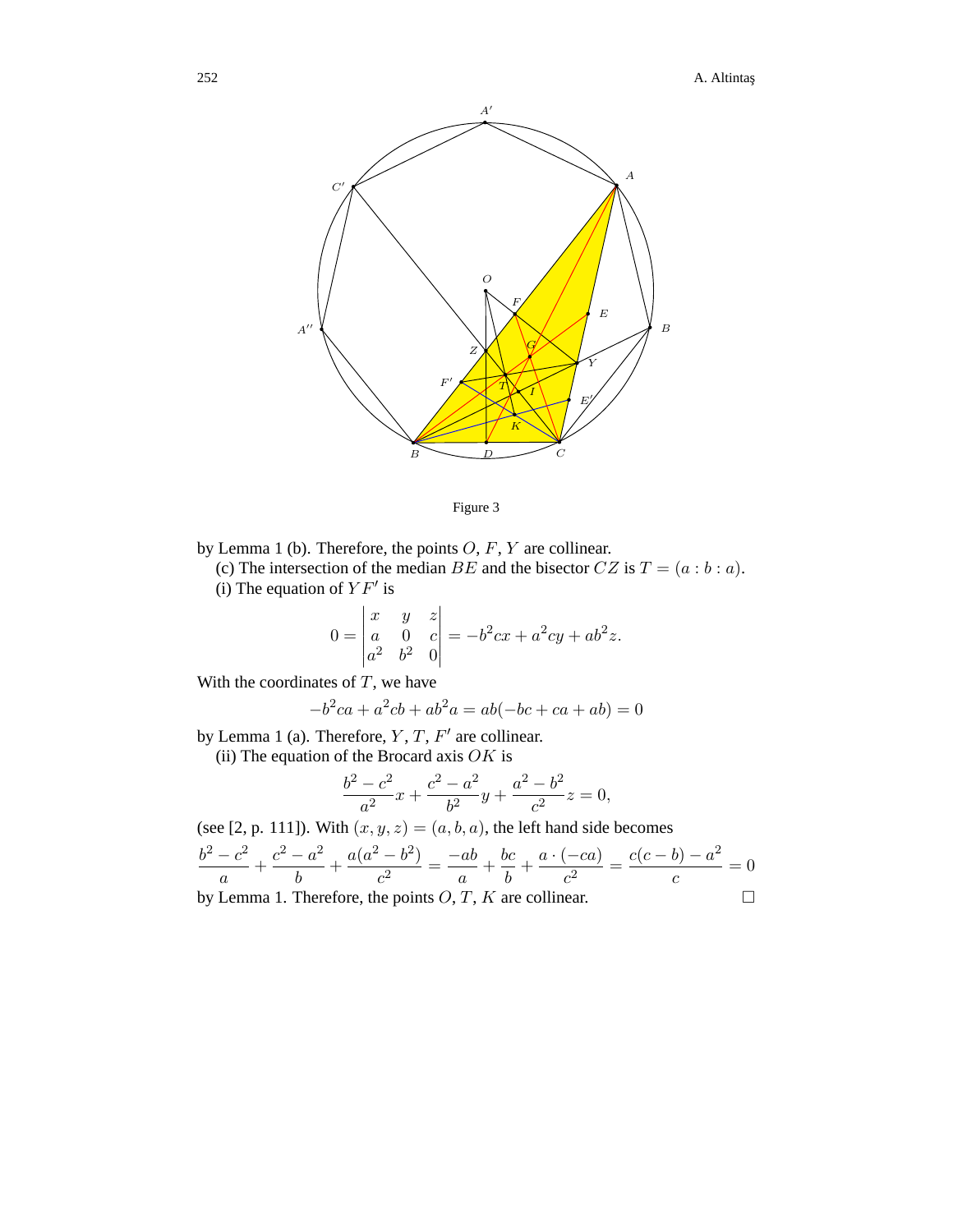Some collinearities in the heptagonal triangle 253

Let the line *AI* intersect the circumcircle at *J*. This is the point  $J = \left(-\frac{a^2}{b+c} : b : c\right) =$  $(-a^2 : b(b+c) : c(b+c)).$ 

**Proposition 5.** *Let H and N be the orthocenter and nine-point center of the heptagonal triangle ABC.*

(a) *B, J, H are collinear.*

(b)  $E'$ ,  $Z$ ,  $N$  are collinear.





*Proof.* (a) The line *BJ* has equation

$$
0 = \begin{vmatrix} x & y & z \\ 0 & 1 & 0 \\ -a^2 & b(b+c) & c(b+c) \end{vmatrix} = c(b+c)x + a^2z.
$$

If  $(x : y : z)$  are the homogeneous barycentric coordinates of *H*, then  $x : z =$  $a^2 + b^2 - c^2$ :  $b^2 + c^2 - a^2$ . Since

$$
c(b + c)(a2 + b2 - c2) + a2(b2 + c2 - a2)
$$
  
= -a<sup>4</sup> + a<sup>2</sup>(b<sup>2</sup> + bc + 2c<sup>2</sup>) - c(b + c)(c<sup>2</sup> - b<sup>2</sup>)  
= -(a<sup>4</sup> - a<sup>2</sup>((b + c)<sup>2</sup> + c(c - b)) + c(c - b)(b + c)<sup>2</sup>)  
= -(a<sup>2</sup> - (b + c)<sup>2</sup>)(a<sup>2</sup> - c(c - b))  
= 0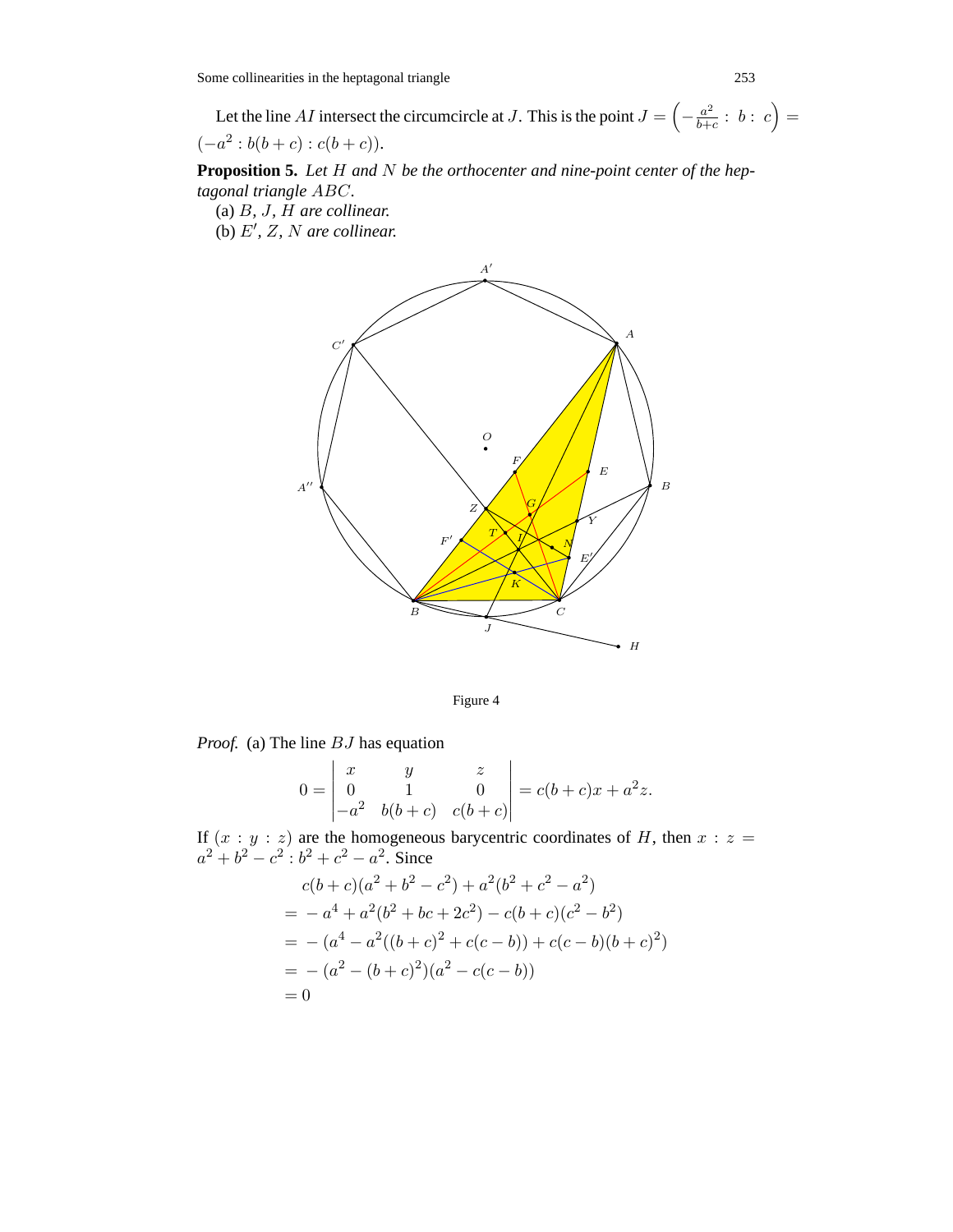by Lemma 1 (a). Therefore, *B*, *J*, *H* are collinear.

(b) The line  $E'Z$  has equation

$$
0 = \begin{vmatrix} x & y & z \\ a^2 & 0 & c^2 \\ a & b & 0 \end{vmatrix} = -bc^2x + ac^2y + a^2bz.
$$

The nine-point center *N* has coordinates

$$
(a^{2}(b^{2}+c^{2}) - (b^{2}-c^{2})^{2}: b^{2}(c^{2}+a^{2}) - (c^{2}-a^{2})^{2}: c^{2}(a^{2}+b^{2}) - (a^{2}-b^{2})^{2}).
$$
  
\nSubstituting these into  $-bc^{2}x + ac^{2}y + a^{2}bz$ , we obtain  
\n
$$
(c^{2}-a^{2})b^{5} - 2(c^{2}-a^{2})(c^{2}+a^{2})b^{3} + c^{2}a(c^{2}+a^{2})b^{2} + (c^{2}-a^{2})(c^{4}+a^{4})b - c^{2}a(c^{2}-a^{2})^{2}
$$
\n
$$
= (c^{2}-a^{2}) (b^{5} - 2(c^{2}+a^{2})b^{3} + (c^{4}+a^{4})b - c^{2}a(c^{2}-a^{2})) + ab^{2}c^{2}(c^{2}+a^{2})
$$
\n
$$
= bc (b^{5} - 2(c^{2}+a^{2})b^{3} + (c^{4}+a^{4})b - c^{2}a(bc) + abc(c^{2}+a^{2}))
$$
\n
$$
= bc (b^{5} - 2(c^{2}+a^{2})b^{3} + (c^{2}+a^{2})^{2}b - 2a^{2}bc^{2} + abc \cdot a^{2}))
$$
\n
$$
= b^{3}c ((c^{2}+a^{2}-b^{2})^{2} - a^{2}c(2c-a))
$$
\n
$$
= b^{2}c ((c^{2}+a^{2}-a(c+a))^{2} - a^{2}c(2c-a))
$$
\n
$$
= b^{2}c (c^{2}(c-a)^{2} - a^{2}(2c-a))
$$
\n
$$
= b^{2}c^{2} (c(c-a)^{2} - a^{2}(2c-a))
$$
\n
$$
= b^{2}c^{2} (c^{3} - 2c^{2}a - ca^{2} + a^{3})
$$
\n
$$
= 0
$$

by Corollary 2 (b). Therefore,  $E'$ ,  $Z$  and  $N$  are collinear.  $\Box$ 

 $\Box$ 

The Jerabek hyperbola  $a^2(b^2-c^2)(b^2+c^2-a^2)yz+b^2(c^2-a^2)(c^2+a^2-b^2)zx+c^2(a^2-b^2)(a^2+b^2-c^2)xy=0$ of a triangle *ABC* is the circum-rectangular hyperbola through the circumcenter *O* and the orthocenter *H* (see [2, p.110]). It also contains the symmedian point *K*. Consider the intersections *P* and *Q* of the hyperbola with the median *CF* and the bisector *CZ* respectively. These are the points

$$
P = (2a^2b^2 - c^2(a^2 + b^2 - c^2) : 2a^2b^2 - c^2(a^2 + b^2 - c^2) : c^2(a^2 + b^2 - c^2)), (1)
$$
  
\n
$$
Q = (a(a^3b + a^2(2b^2 - c^2) + ab(b^2 - c^2) - c^2(b^2 - c^2))
$$
  
\n
$$
= b(a^3b + a^2(2b^2 - c^2) + ab(b^2 - c^2) - c^2(b^2 - c^2))
$$
  
\n
$$
= (a+b)c^2(a^2 + b^2 - c^2)).
$$
 (2)

Figure 5 shows the Jerabek hyperbola of the heptagonal triangle.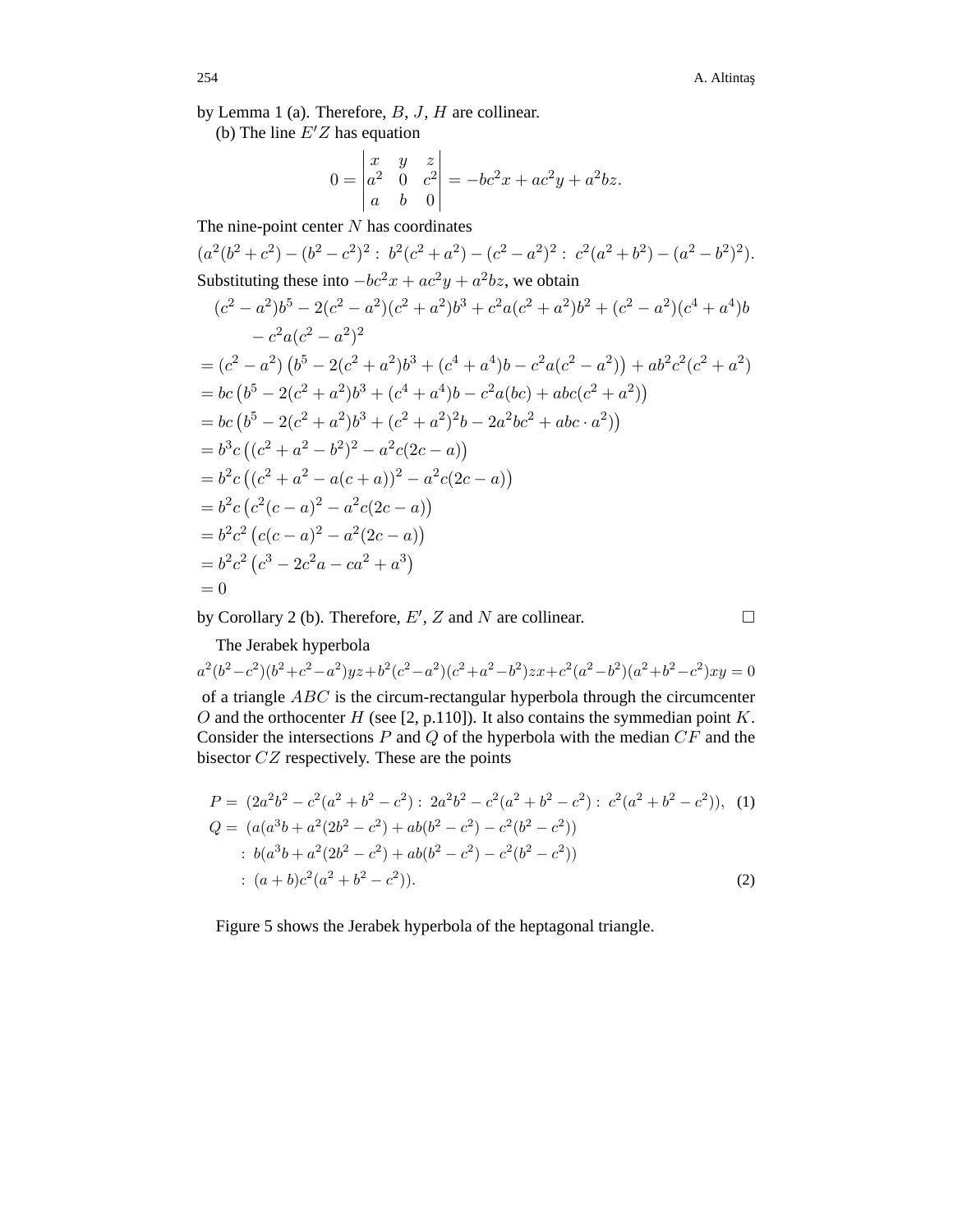Some collinearities in the heptagonal triangle 255



Figure 5

**Proposition 6.** *Let BY*<sup>1</sup> *and CZ*<sup>1</sup> *be altitudes of the heptagonal triangle ABC.* (a)  $H$ *, E', P* are collinear.

- (b) *O, E, Q are collinear.*
- (c) *K, Y*1*, Q are collinear.*
- (d)  $D'$ ,  $Z_1$ ,  $Q$  are collinear.

*Proof.* (a) The equation of the line  $E'H$  is

$$
c2(a2 + b2 - c2)(b2 + c2 - a2)x + (c2 - a2)(c2 + a2 - b2)2y
$$
  
- a<sup>2</sup>(a<sup>2</sup> + b<sup>2</sup> - c<sup>2</sup>)(b<sup>2</sup> + c<sup>2</sup> - a<sup>2</sup>)z = 0.

With the coordinates of  $P$  given in (1), we have

$$
-2(c^2 - a^2)(c^2 + a^2 - b^2)(a^2b^2(b^2 - a^2) + (a^4 - a^2b^2 - b^4)c^2 + (b^2 - a^2)c^4)
$$
  
= -2(c<sup>2</sup> - a<sup>2</sup>)(c<sup>2</sup> + a<sup>2</sup> - b<sup>2</sup>) · ab(a + b)(a<sup>3</sup> - 2a<sup>2</sup>b - ab<sup>2</sup> + b<sup>3</sup>)  
= 0

by Lemma 1 (c) and Corollary 2(c). Therefore, the points  $H, E', P$  are collinear. (b) The equation of the line *OE* is

$$
-b^2x + (c^2 - a^2)y + b^2z = 0.
$$